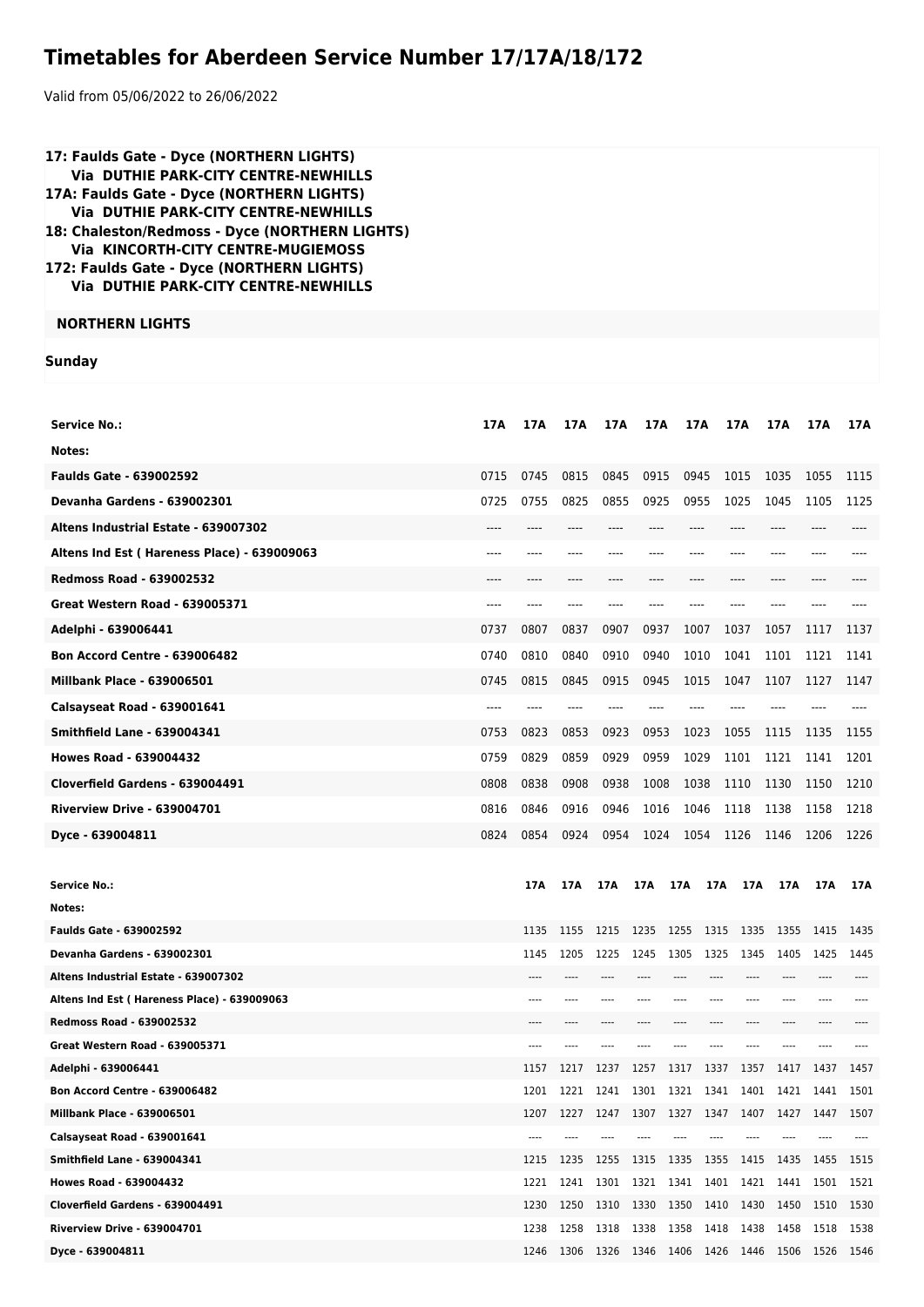| <b>Service No.:</b>                         | 17A   | 17A  | 17 A | 17 A | 17A  | 17A   | 17A   | 17A   | 17 A  | 17 A |
|---------------------------------------------|-------|------|------|------|------|-------|-------|-------|-------|------|
| Notes:                                      |       |      |      |      |      |       |       |       |       |      |
| <b>Faulds Gate - 639002592</b>              | 1455  | 1515 | 1535 | 1555 | 1615 | 1635  | 1655  | 1715  | 1735  | 1755 |
| Devanha Gardens - 639002301                 | 1505  | 1525 | 1545 | 1605 | 1625 | 1645  | 1705  | 1725  | 1745  | 1805 |
| Altens Industrial Estate - 639007302        | $---$ | ---- | ---- | ---- | ---- | $---$ | $---$ | $---$ | $---$ | ---- |
| Altens Ind Est (Hareness Place) - 639009063 | ----  | ---- | ---- | ---- | ---- | $---$ | ----  | ----  | ----  |      |
| <b>Redmoss Road - 639002532</b>             | $---$ | ---- |      |      |      |       | $---$ | ----  |       |      |
| <b>Great Western Road - 639005371</b>       | ----  | ---- |      | ---- |      | $---$ | ----  | ----  | ----  | ---- |
| Adelphi - 639006441                         | 1517  | 1537 | 1557 | 1617 | 1637 | 1657  | 1717  | 1737  | 1757  | 1817 |
| <b>Bon Accord Centre - 639006482</b>        | 1521  | 1541 | 1601 | 1621 | 1641 | 1701  | 1721  | 1740  | 1800  | 1820 |
| <b>Millbank Place - 639006501</b>           | 1527  | 1547 | 1607 | 1627 | 1647 | 1707  | 1727  | 1745  | 1805  | 1825 |
| Calsayseat Road - 639001641                 | ----  | ---- | ---- | ---- |      | $---$ | $---$ | ----  |       |      |
| <b>Smithfield Lane - 639004341</b>          | 1535  | 1555 | 1615 | 1635 | 1655 | 1715  | 1735  | 1753  | 1813  | 1833 |
| <b>Howes Road - 639004432</b>               | 1541  | 1601 | 1621 | 1641 | 1701 | 1721  | 1741  | 1759  | 1819  | 1839 |
| Cloverfield Gardens - 639004491             | 1550  | 1610 | 1630 | 1650 | 1710 | 1730  | 1750  | 1808  | 1828  | 1848 |
| <b>Riverview Drive - 639004701</b>          | 1558  | 1618 | 1638 | 1658 | 1718 | 1738  | 1758  | 1816  | 1836  | ---- |
| Dyce - 639004811                            | 1606  | 1626 | 1646 | 1706 | 1726 | 1746  | 1806  | 1824  | 1844  |      |
|                                             |       |      |      |      |      |       |       |       |       |      |
|                                             |       |      |      |      |      |       |       |       |       |      |
| Service No.:                                |       |      | 17A  | 17A  | 17A  | 172   | 172   | 172   | 172   | 172  |
| Notes:                                      |       |      |      |      |      |       |       |       |       |      |
| <b>Faulds Gate - 639002592</b>              |       |      | 1815 | 1830 | 1845 | 1908  | 1935  | 2005  | 2110  | 2230 |
| <b>Devanha Gardens - 639002301</b>          |       |      | 1825 | 1840 | 1855 | ----  | ----  |       |       |      |
| Altens Industrial Estate - 639007302        |       |      |      |      |      |       | ----  | ----  |       |      |
| Altens Ind Est (Hareness Place) - 639009063 |       |      |      |      |      |       |       |       |       |      |
| <b>Redmoss Road - 639002532</b>             |       |      |      |      |      |       |       |       |       |      |
| <b>Great Western Road - 639005371</b>       |       |      |      |      | ---- | 1918  | 1945  | 2015  | 2120  | 2240 |
| Adelphi - 639006441                         |       |      | 1837 | 1852 | 1907 | 1926  | 1953  | 2023  | 2128  | 2248 |
| <b>Bon Accord Centre - 639006482</b>        |       |      | 1840 | ---- | 1910 | 1929  | 1956  | 2026  | 2131  | 2251 |
| <b>Millbank Place - 639006501</b>           |       |      | 1845 | ---- | 1915 | 1934  | 2001  | 2031  | 2136  | 2256 |
| Calsayseat Road - 639001641                 |       |      | ---- |      |      |       |       |       |       |      |
| <b>Smithfield Lane - 639004341</b>          |       |      | 1853 | ---- | 1923 | 1941  | 2008  | 2038  | 2143  | 2303 |
| <b>Howes Road - 639004432</b>               |       |      | 1859 | ---- | 1929 | 1946  | 2013  | 2043  | 2148  | 2308 |
| Cloverfield Gardens - 639004491             |       |      | 1908 | ---- | 1938 | 1954  | 2021  | 2051  | 2156  | 2316 |
| <b>Riverview Drive - 639004701</b>          |       |      | 1916 | ---- | 1946 | 2000  | 2027  | 2057  | 2202  | 2322 |

**17: Dyce - Faulds Gate (NORTHERN LIGHTS) Via NEWHILLS-CITYCENTRE-DUTHIE PARK 17A: Dyce - Faulds Gate (NORTHERN LIGHTS) Via NEWHILLS-CITY CENTRE-KINCORTH SHOPS 18: Dyce - Chaleston/Redmoss (NORTHERN LIGHTS) Via MUGIEMOSS-CITY CENTRE-KINCORTH 172: Dyce - Faulds Gate (NORTHERN LIGHTS) Via NEWHILLS-CITY CENTRE-KINCORTH SHOPS**

## **NORTHERN LIGHTS**

**Sunday**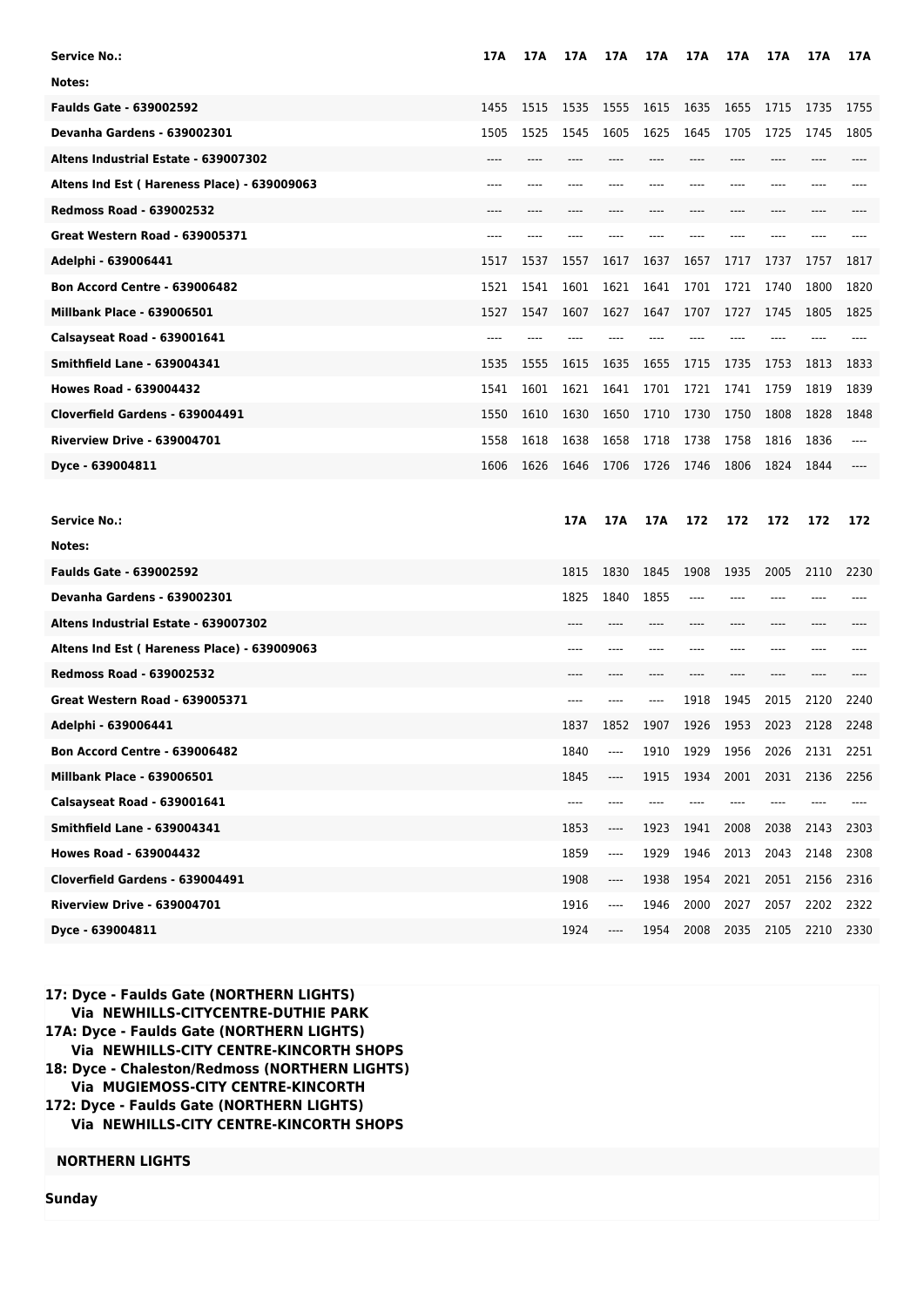| <b>Service No.:</b>                         | 17A   | 17A  | 17 A  | 17 A  | 17A   | 17A   | 17A     | 17A  | 17A  | 17 A |
|---------------------------------------------|-------|------|-------|-------|-------|-------|---------|------|------|------|
| Notes:                                      |       |      |       |       |       |       |         |      |      |      |
| Dyce - 639004811                            | $---$ |      | $---$ | 0725  | 0755  | 0825  | 0855    | 0925 | 0955 | 1015 |
| Riverview Drive - 639004702                 | ----  | ---- | $---$ | 0733  | 0803  | 0833  | 0903    | 0933 | 1003 | 1023 |
| <b>Newhills arr - 639004492</b>             | $---$ | ---- |       | ----  | $---$ | $---$ | $---$   | ---- |      | ---- |
| <b>Newhills dep - 639004492</b>             | ----  | ---- | 0713  | 0743  | 0813  | 0843  | 0913    | 0943 | 1013 | 1033 |
| <b>Howes Road - 639004431</b>               | ----  | ---- | 0722  | 0752  | 0822  | 0852  | 0922    | 0952 | 1022 | 1042 |
| <b>Mugiemoss Road - 639004352</b>           | $---$ | ---- | 0727  | 0757  | 0827  | 0857  | 0927    | 0957 | 1027 | 1047 |
| <b>Millbank Place - 639006502</b>           | $---$ | ---- | 0736  | 0806  | 0836  | 0906  | 0936    | 1006 | 1036 | 1056 |
| <b>Bon Accord Centre - 639006485</b>        | $---$ | ---- | 0741  | 0812  | 0842  | 0912  | 0942    | 1012 | 1042 | 1102 |
| Powis Lane - 639001642                      | $---$ | ---- |       | ----  | ----  | $---$ | ----    | ---- |      |      |
| Adelphi - 639006445                         | 0652  | 0718 | 0745  | 0816  | 0846  | 0916  | 0946    | 1016 | 1046 | 1106 |
| <b>Nellfield Place - 639005362</b>          | ----  | ---- | ----  | ----  | ----  | $---$ | $---$   | ---- |      | ---- |
| Cairnvale Crescent - 639002551              | 0706  | 0732 | 0759  | 0830  | 0900  | 0930  | 1000    | 1030 | 1101 | 1121 |
| Adelphi - 639006446                         | $---$ | ---- | ----  | ----  | ----  | $---$ | ----    | ---- |      |      |
| Abbotswell School - 639002631               | $---$ | ---- | $---$ | $---$ | $---$ | $---$ | $---$   | ---- | ---- | ---- |
| <b>Faulds Gate - 639002592</b>              | 0710  | 0736 | 0803  | 0834  | 0904  | 0934  | 1004    | 1034 | 1105 | 1125 |
| <b>Redmoss Road - 639002531</b>             | $---$ |      |       | ----  |       | $---$ | ----    | ---- |      |      |
| Altens Ind Est (Hareness Place) - 639009063 | $---$ |      |       |       |       |       | ----    |      |      |      |
|                                             |       |      |       |       |       |       |         |      |      |      |
|                                             |       |      |       |       |       |       |         |      |      |      |
| <b>Service No.:</b>                         | 17A   | 17A  | 17A   | 17A   | 17A   | 17A   | 17A     | 17A  | 17A  | 17A  |
| Notes:                                      |       |      |       |       |       |       |         |      |      |      |
| Dyce - 639004811                            | 1035  | 1055 | 1115  | 1135  | 1155  | 1215  | 1235    | 1255 | 1315 | 1335 |
| <b>Riverview Drive - 639004702</b>          | 1043  | 1103 | 1123  | 1143  | 1203  | 1223  | 1243    | 1303 | 1323 | 1343 |
| <b>Newhills arr - 639004492</b>             |       |      |       |       |       |       |         |      |      |      |
| <b>Newhills dep - 639004492</b>             | 1053  | 1113 | 1133  | 1153  | 1213  | 1233  | 1253    | 1313 | 1333 | 1353 |
| <b>Howes Road - 639004431</b>               | 1102  | 1122 | 1142  | 1202  | 1222  | 1242  | 1302    | 1322 | 1342 | 1402 |
| <b>Mugiemoss Road - 639004352</b>           | 1107  | 1127 | 1147  | 1207  | 1227  | 1247  | 1307    | 1327 | 1347 | 1407 |
| <b>Millbank Place - 639006502</b>           | 1116  | 1136 | 1156  | 1216  | 1236  | 1256  | 1316    | 1336 | 1356 | 1416 |
| <b>Bon Accord Centre - 639006485</b>        | 1122  | 1142 | 1202  | 1222  | 1242  | 1302  | 1322    | 1342 | 1402 | 1422 |
| Powis Lane - 639001642                      | ----  | ---- | ----  | ----  | ----  | ----  | ----    | ---- | ---- | ---- |
| Adelphi - 639006445                         | 1126  | 1146 | 1206  | 1226  | 1246  | 1306  | 1326    | 1346 | 1406 | 1426 |
| <b>Nellfield Place - 639005362</b>          |       |      |       |       |       |       |         |      |      |      |
| Cairnvale Crescent - 639002551              | 1141  | 1201 | 1221  | 1241  | 1301  | 1321  | 1341    | 1401 | 1421 | 1441 |
| Adelphi - 639006446                         | ----  | ---- | ----  | ----  | ----  | ----  | $-----$ | ---- | ---- | ---- |
| Abbotswell School - 639002631               | ----  | ---- | ----  | ----  |       |       | ----    | ---- | ---- | ---- |
| <b>Faulds Gate - 639002592</b>              | 1145  | 1205 | 1225  | 1245  | 1305  | 1325  | 1345    | 1405 | 1425 | 1445 |
| <b>Redmoss Road - 639002531</b>             | ----  |      |       |       |       |       |         |      |      |      |